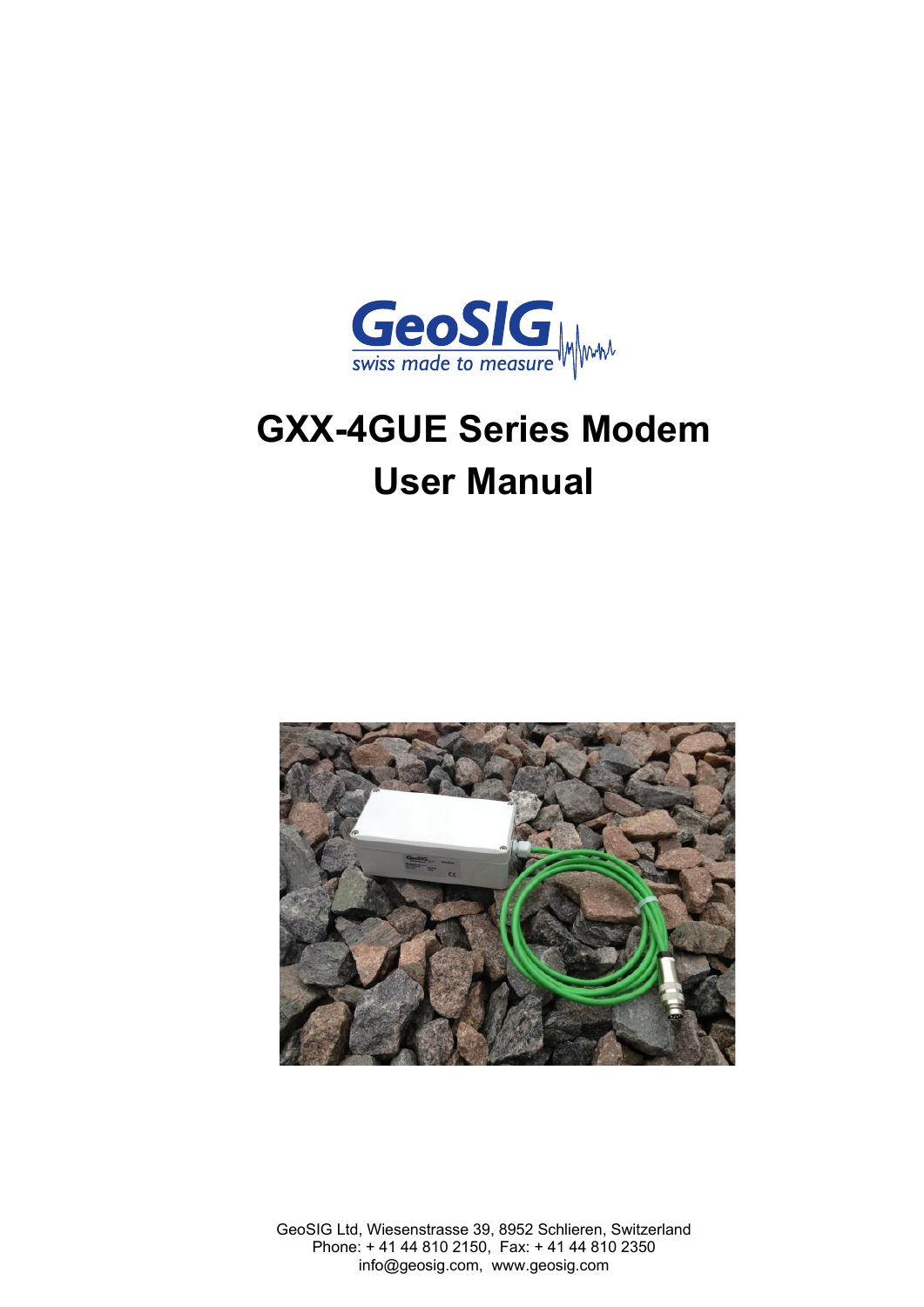#### **Document Revision**

| <b>Version</b> | <b>Date</b>    | <b>Modification</b>                            | Author     |
|----------------|----------------|------------------------------------------------|------------|
|                | .12.2021<br>01 | First issue (Based on GXX-3GU user manual V05) | <b>RES</b> |
|                | 12.05.2022     | Bug fixes                                      | <b>VAG</b> |

#### **Disclaimer**

GeoSIG Ltd reserves the right to change the information contained in this document without notice. While the information contained herein is assumed to be accurate, GeoSIG Ltd assumes no responsibility for any errors or omissions.

#### **Copyright Notice**

No part of this document may be reproduced without the prior written consent of GeoSIG Ltd. Software described in this document is furnished under a license and may only be used or copied in accordance with the terms of such a license.

#### **Trademark**

All brand and product names mentioned are trademarks or registered trademarks of their respective holders.

All rights reserved.

GeoSIG Ltd

Switzerland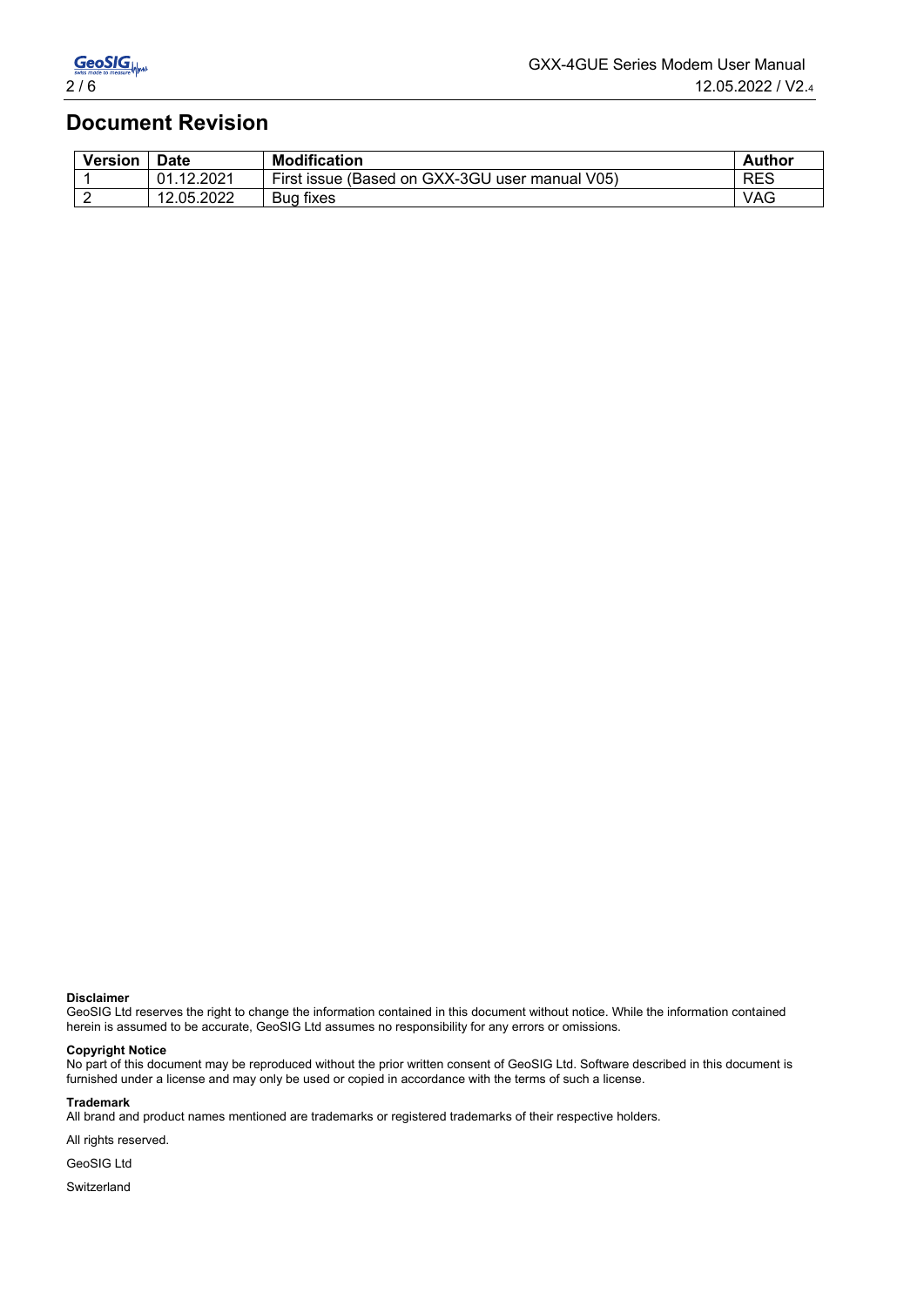# **Table of Contents**

## **Table of Figures**

| Figure 3. Standard jumper settings on the GMSplus connector board for GXX-4GU modem 5 |  |
|---------------------------------------------------------------------------------------|--|
|                                                                                       |  |
|                                                                                       |  |
|                                                                                       |  |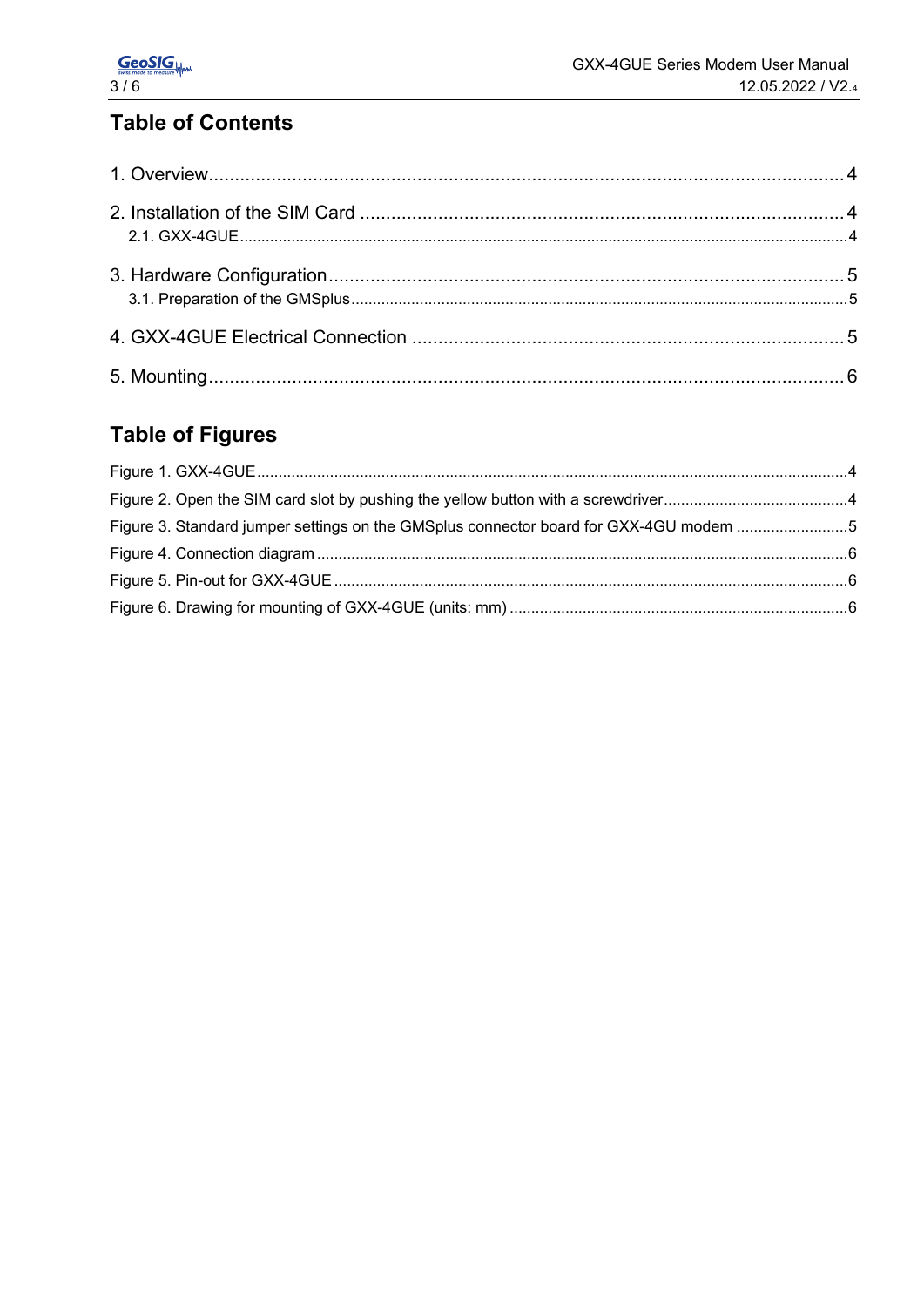GeoSIGL.

### **1. Overview**

The 4G modem series GXX-4Gx is currently only available for external use with a GMSplus. The GXX-4GUE is installed in an IP65 rated housing with durable cable for connecting to the GMSplus, which makes it suitable for installation at a distance of the GMSplus.



Figure 1. GXX-4GUE

#### **2. Installation of the SIM Card**

Le

*Before proceeding, please make sure that:* - *SIM card is not locked by a PIN code.* 

- *the modem is NOT powered.* 

#### **2.1. GXX-4GUE**

- Open the housing of the modem by pushing down the four screws on the corners of the housing using a screwdriver and turning the screws ~45° anti clockwise.
- Use a pointed tool e.g. a screwdriver to press the small yellow button and open the SIM card slot as shown in [Figure 3.](#page-3-0) To have better access to the SIM card slot the USB connector (green & green/white wires) and the antenna can be carefully removed if required.
- Add, remove or change the SIM card and push the slot back.
- If required, reconnect the USB connector and the antenna.
- Close the housing of the modem.
- Connect the cable to the SERIAL connector of the GMSplus, which works as a USB port.

<span id="page-3-0"></span>

Figure 2. Open the SIM card slot by pushing the yellow button with a screwdriver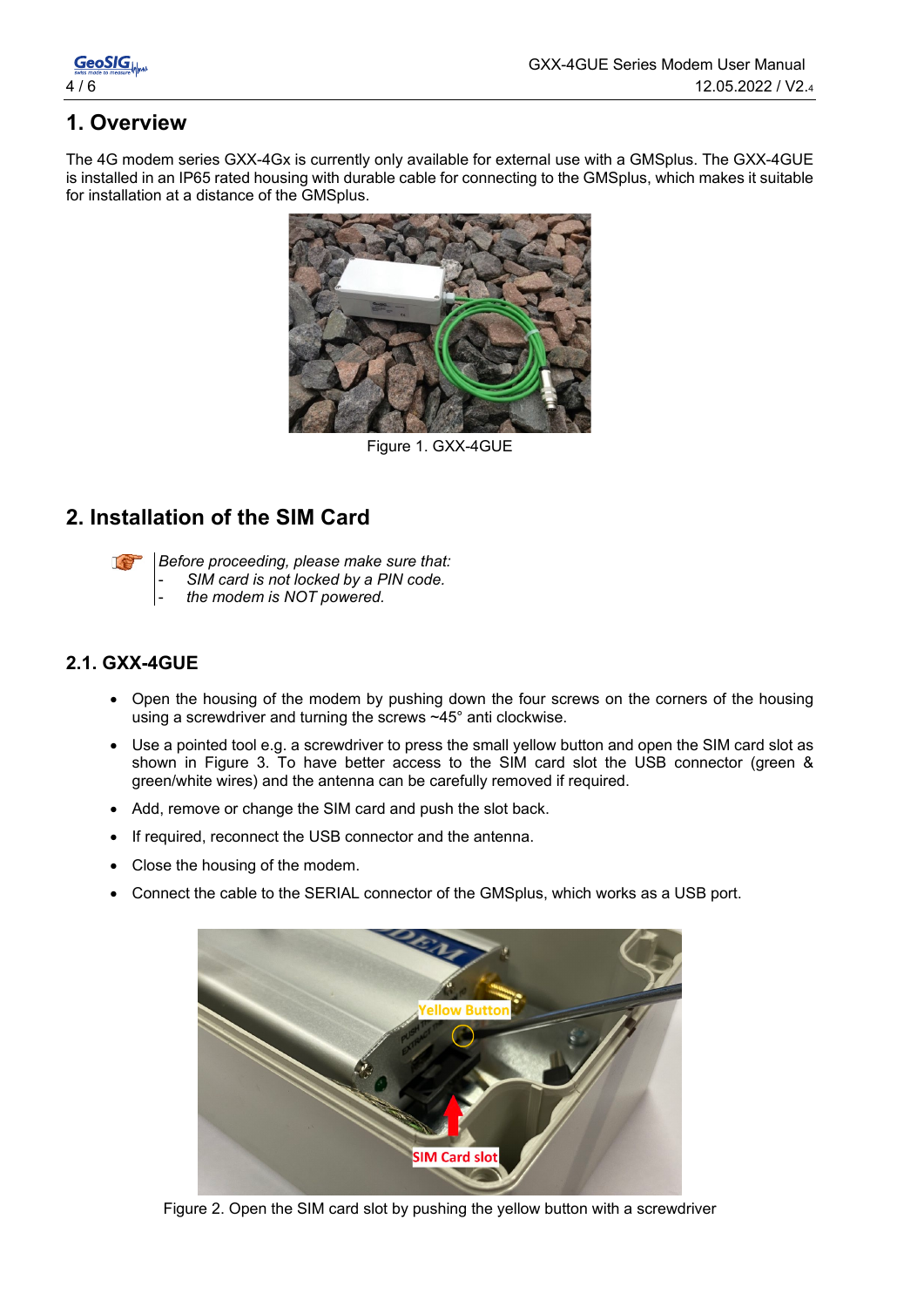

### **3. Hardware Configuration**

#### **3.1. Preparation of the GMSplus**

The GXX-4GUE series normally are delivered with all necessary preparations readily made in the GMSplus, however if this is not the case (e.g. the modem was bought later) the following procedure can be followed.



*Make sure that armdas firmware on the GMSplus is 21.12.27 (gsfw-r148) or higher. Otherwise download the newest firmware from www.geosig.com Support Downloads. For information regarding the upgrade, refer to chapter 11 of the GMSplus User Manual.*

The GMSplus hardware is normally prepared for the 4G modem. To check this, follow below steps:

- Switch off the GMSplus instrument
- Disconnect the power supply and open the GMSplus housing cover by unscrewing the four screws in the corners.
- Disconnect the battery and unscrew the black protective cover.
- Check that the jumper JMP26 is set to the upper position (Pin 1-2)
- Check that the jumpers JMP23, JMP24, JMP25 are set to the lower position (Pin 2-3)



Figure 3. Standard jumper settings on the GMSplus connector board for GXX-4GU modem

- Keep the APN, login and password provided by our mobile phone provider ready.
- Configure the GMSplus instrument according to the **chapter** *9.8.3 Connection over PPP (Cellular Modem or analog Phone Line)* of the GMSplus User Manual.

#### **4. GXX-4GUE Electrical Connection**

The GXX-4GUE modem comes with a preinstalled cable for connecting directly to the GMSplus's "SERIAL" connector which works as a USB port, as shown in [Figure 4.](#page-5-0)

The pin-out for the connector at the end of the cable is also provided for convenience in [Figure 5.](#page-5-1)